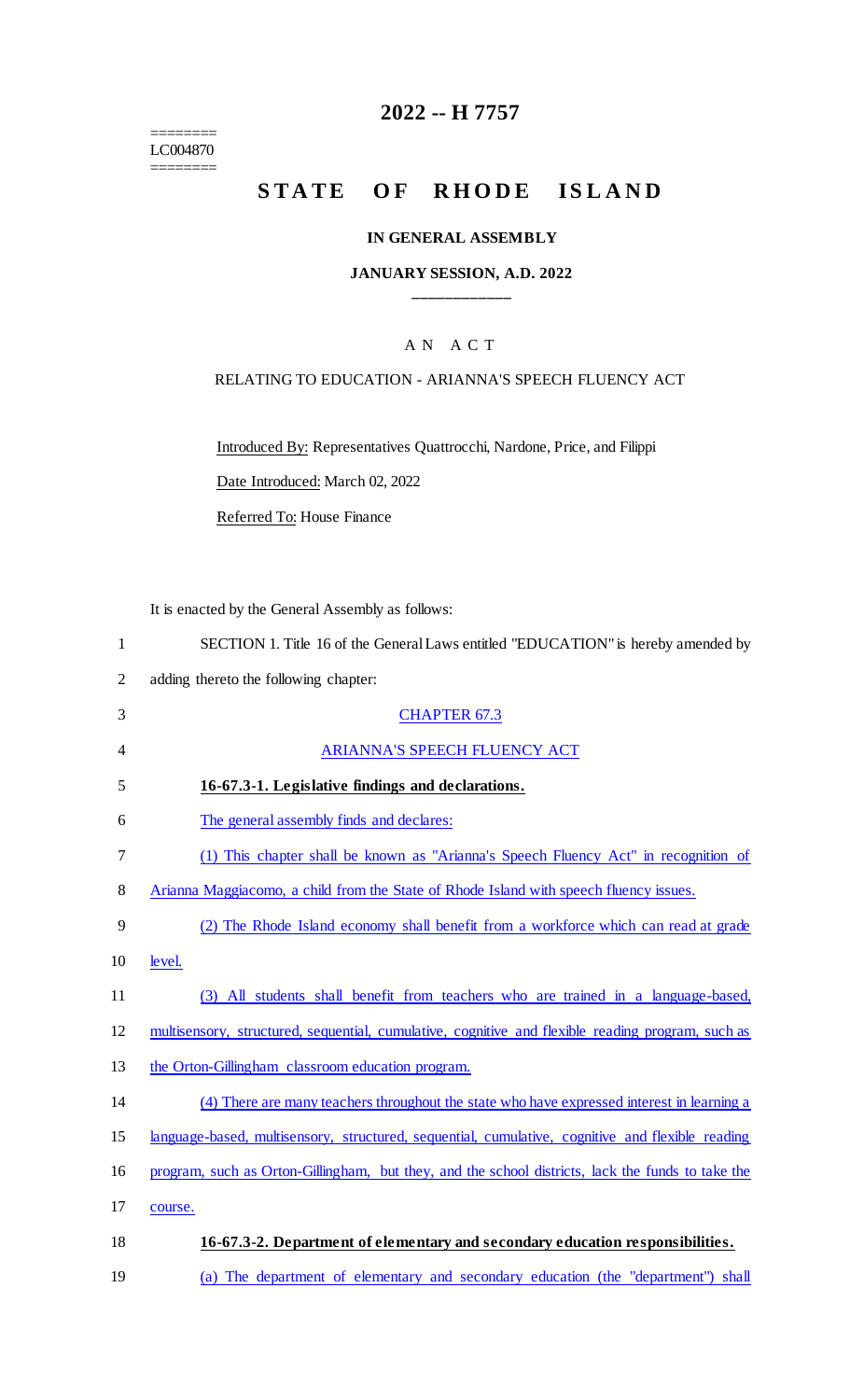- disseminate, using web-based technology, research-based best-practice methods by which the state
- and district school boards and committees shall evaluate and improve the professional development
- system of teachers in regard to student speech fluency.
- (b) The department shall also disseminate, using web-based technology, professional
- development in the use of integrated digital instruction at schools that include middle grades.
- **16-67.3-3. Teacher professional development and training.**
- No later than September 1, 2023, the department shall develop and make available on its
- website resources to assist school districts in developing a program to ensure all teachers and school
- administrators have access to materials to support professional awareness of best practices on:
- (1) Recognition of the characteristics of student speech fluency pathology; and
- (2) Evidence-based interventions and accommodations for student speech fluency
- pathology.
- **16-67.3-4. Appropriation for teacher training.**
- For fiscal year ending June 30, 2023 and for each year thereafter, the general assembly

shall appropriate a minimum of fifty thousand dollars (\$50,000) to establish a revolving fund for

- teacher training in the Orton-Gillingham classroom educator program or similar program as
- designated by the department of education.
- **16-67.3-5. Rules and regulations.**
- 19 The department shall promulgate rules, regulations, and procedures for teachers and/or school districts to seek funding and/or reimbursement for funds expended for training in the Orton-21 Gillingham classroom educator program. Funding and/or reimbursement shall be provided in compliance with the rules, regulations and procedures promulgated by the department of education for courses consisting of at least five (5) days of training up to a maximum of ten (10) days of 24 training in the Orton-Gillingham classroom educator program.
- **16-67.3-6. Training for administrators.**
- Commencing in the 2023-2024 school year, all elementary school and middle school principals and vice principals shall have to complete professional development through the
- completion of the twelve (12) hour phonological awareness Orton-Gillingham training. The costs
- for these trainings shall be paid from the revolving fund authorized by this chapter
- **16-67.3-7. Tracking program.**
- The department shall create a system to track applications, approvals, and disbursements
- from the revolving fund established by this chapter, and shall provide a report on this tracking by
- July 30 of every year, commencing on July 30, 2023, to the governor, the speaker of the house of
- representatives, the president of the senate, and the chairs of the house education committee and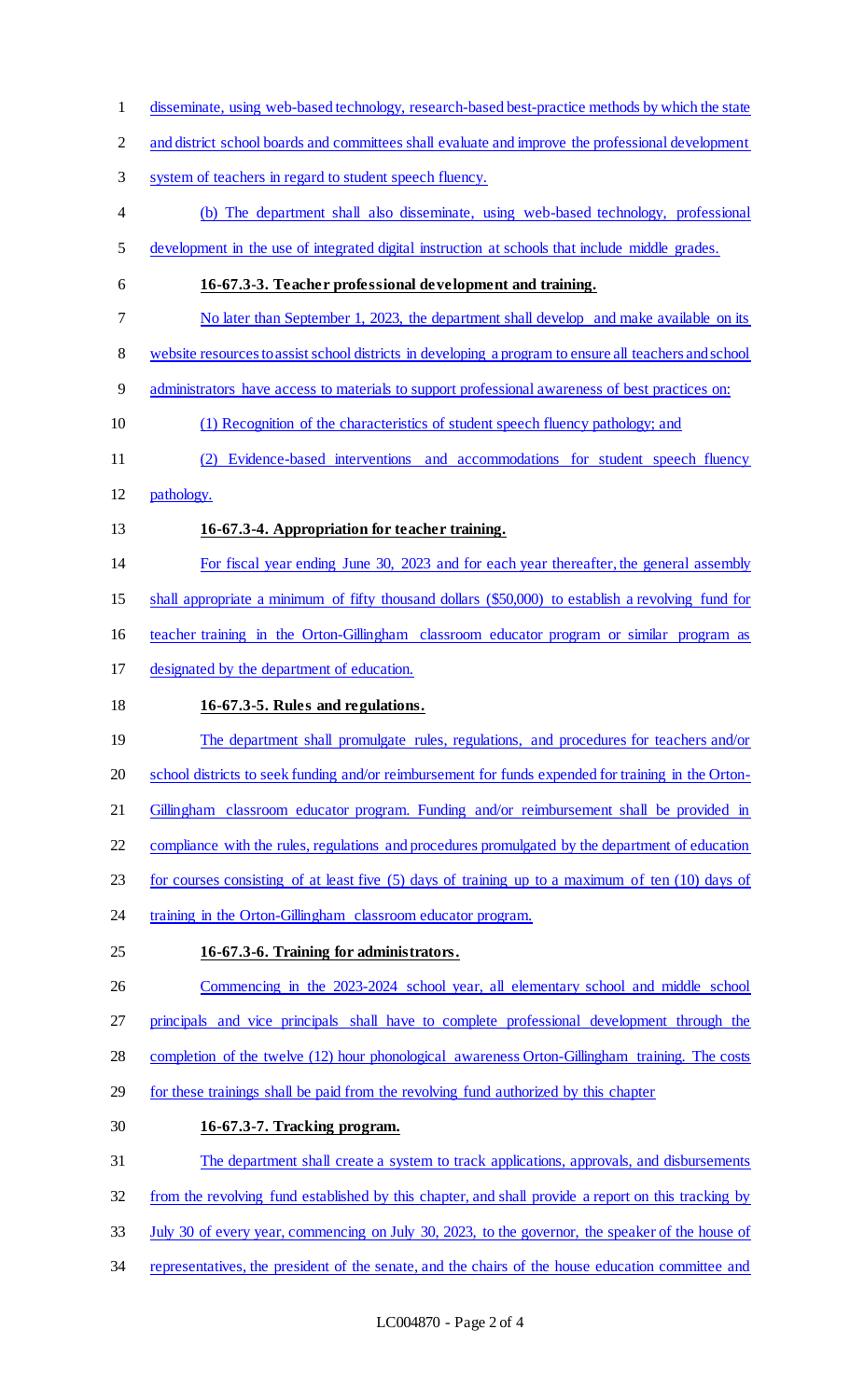- 1 the senate education committee.
- 2 SECTION 2. This act shall take effect on July 1, 2022.

LC004870 ========

========